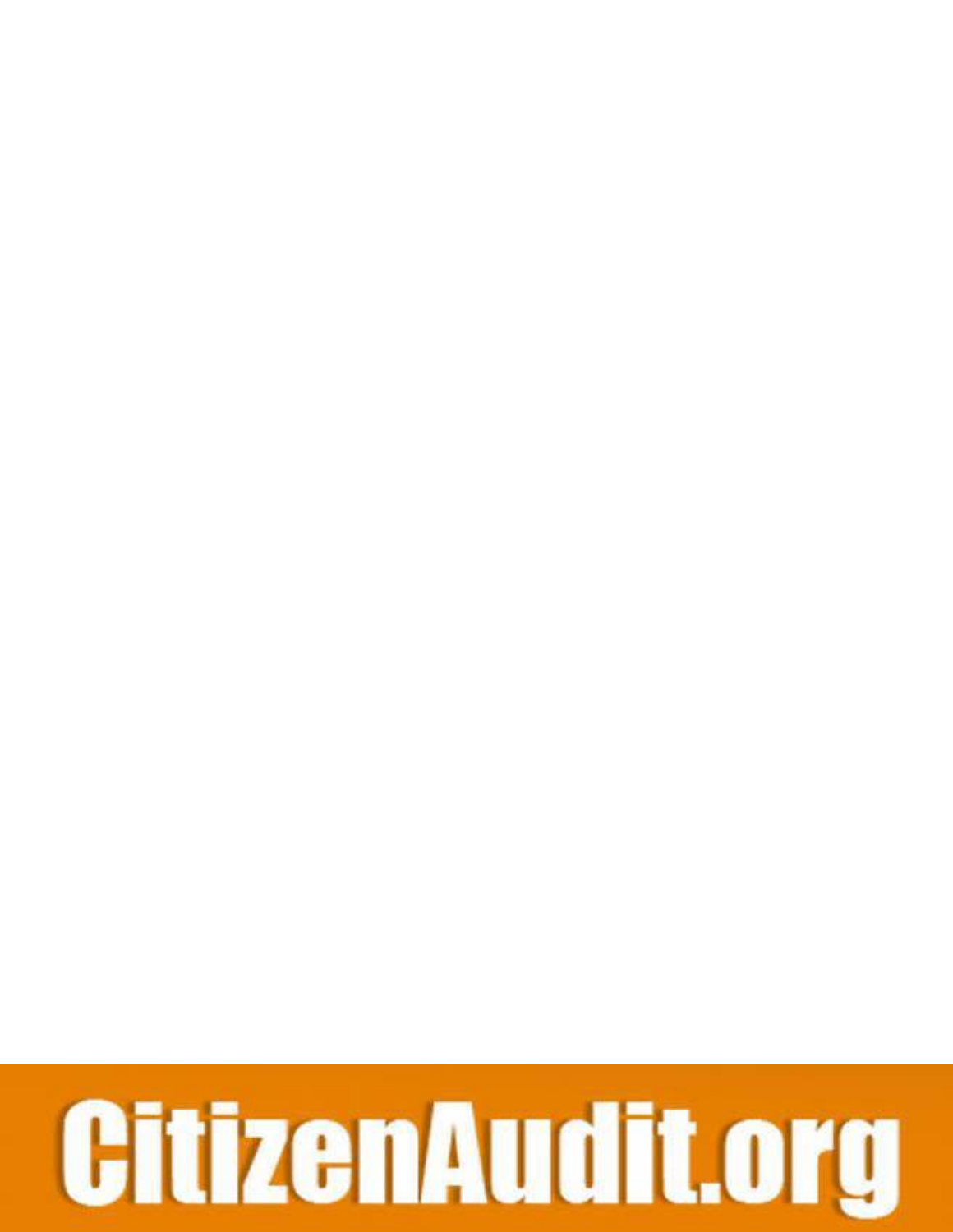|                                 |                                                |                            |                      |                                                                |         |                                                | <b>Short Form</b>                                                                                                                                                                                                                                                                                                                                                                                                                                      |    |                    |     |                                                               |          | OMB No 1545-1150                                                                                                                                                                                                                                                                                     |         |
|---------------------------------|------------------------------------------------|----------------------------|----------------------|----------------------------------------------------------------|---------|------------------------------------------------|--------------------------------------------------------------------------------------------------------------------------------------------------------------------------------------------------------------------------------------------------------------------------------------------------------------------------------------------------------------------------------------------------------------------------------------------------------|----|--------------------|-----|---------------------------------------------------------------|----------|------------------------------------------------------------------------------------------------------------------------------------------------------------------------------------------------------------------------------------------------------------------------------------------------------|---------|
|                                 |                                                | 990-EZ                     |                      |                                                                |         |                                                | <b>Return of Organization Exempt From Income Tax</b><br>Under section 501(c), 527, or 4947(a)(1) of the Internal Revenue Code (except black lung<br>benefit trust or private foundation)                                                                                                                                                                                                                                                               |    |                    |     |                                                               |          | 2004                                                                                                                                                                                                                                                                                                 |         |
|                                 |                                                |                            |                      |                                                                |         |                                                | ► For organizations with gross recelpts less than \$100,000 and total assets less                                                                                                                                                                                                                                                                                                                                                                      |    |                    |     |                                                               |          | Open to Public                                                                                                                                                                                                                                                                                       |         |
|                                 | Internal Revenue Service                       | Department of the Treasury |                      |                                                                |         |                                                | than \$250,000 at the end of the year<br>The organization may have to use a copy of this return to satisfy state reporting requirements                                                                                                                                                                                                                                                                                                                |    |                    |     |                                                               |          | Inspection                                                                                                                                                                                                                                                                                           |         |
|                                 |                                                |                            |                      | A For the 2004 calendar year, or tax year beginning            |         |                                                |                                                                                                                                                                                                                                                                                                                                                                                                                                                        |    | , 2004, and ending |     |                                                               |          | . 20                                                                                                                                                                                                                                                                                                 |         |
|                                 | <b>B</b> Check if applicable<br>Address change |                            | Please<br>use IRS    | C Name of organization                                         |         |                                                |                                                                                                                                                                                                                                                                                                                                                                                                                                                        |    |                    |     | 3                                                             |          | D Emolover Identification number<br>$\Theta$ 4                                                                                                                                                                                                                                                       |         |
|                                 | Name change                                    |                            | label or<br>print or |                                                                |         |                                                | CLUB OF GIREATER<br>Number and street (or PO box, if mail is not delivered to street address) Room/suite                                                                                                                                                                                                                                                                                                                                               |    |                    | ፐሪኮ | E Telephone number                                            |          | 65                                                                                                                                                                                                                                                                                                   |         |
|                                 | Initial return                                 |                            | type.<br>See.        | $c \prime\prime$                                               |         |                                                | POPLAR GROVE                                                                                                                                                                                                                                                                                                                                                                                                                                           | DR |                    |     |                                                               |          |                                                                                                                                                                                                                                                                                                      |         |
|                                 | nal return<br>Amended return                   |                            | Specific<br>Instruc- |                                                                |         | City or town, state or country, and $ZIP + 4$  |                                                                                                                                                                                                                                                                                                                                                                                                                                                        |    |                    |     | F Group Exemption                                             |          |                                                                                                                                                                                                                                                                                                      |         |
|                                 | Application pending                            |                            | tions.               |                                                                | 7 T O I |                                                | つけ                                                                                                                                                                                                                                                                                                                                                                                                                                                     |    |                    |     | Number                                                        |          |                                                                                                                                                                                                                                                                                                      |         |
|                                 |                                                |                            |                      | a completed Schedule A (Form 990 or 990-EZ).                   |         |                                                | • Section 501(c)(3) organizations and 4947(a)(1) nonexempt charitable trusts must attach                                                                                                                                                                                                                                                                                                                                                               |    |                    |     | G Accounting method,<br>Other (specify) $\blacktriangleright$ |          | $\mathbf{D}$ Cash<br>l 1                                                                                                                                                                                                                                                                             | Accrual |
|                                 | EMAIL<br>Website: $\blacktriangleright$        |                            |                      |                                                                |         |                                                | WRITE2SAMACHAR @ YAHOO.COM                                                                                                                                                                                                                                                                                                                                                                                                                             |    |                    |     | is not required to attach                                     |          | $H$ Check $\blacktriangleright$ $\blacksquare$ If the organization                                                                                                                                                                                                                                   |         |
|                                 |                                                |                            |                      |                                                                |         |                                                | J Organization type (check only one)— $\boxtimes$ 501(c) ( $\ddot{3}$ ) $\triangleleft$ (insert no ) $\Box$ 4947(a)(1) or $\Box$ 527                                                                                                                                                                                                                                                                                                                   |    |                    |     |                                                               |          | Schedule B (Form 990, 990-EZ, or 990-PF)                                                                                                                                                                                                                                                             |         |
|                                 |                                                |                            |                      |                                                                |         |                                                |                                                                                                                                                                                                                                                                                                                                                                                                                                                        |    |                    |     |                                                               |          | K Check ► L f the organization's gross recelpts are normally not more than \$25,000. The organization need not file a return with the IRS, but if the<br>organization received a Form 990 Package in the mail, it should file a return without financial data Some states require a complete return. |         |
|                                 |                                                |                            |                      |                                                                |         |                                                | L Add lines 5b, 6b, and 7b, to line 9 to determine gross receipts, if \$100,000 or more, file Form 990 instead of Form 990-EZ.                                                                                                                                                                                                                                                                                                                         |    |                    |     |                                                               | ► \$     |                                                                                                                                                                                                                                                                                                      |         |
|                                 | Part I                                         |                            |                      |                                                                |         |                                                | Revenue, Expenses, and Changes in Net Assets or Fund Balances (See page 37 of the instructions.)                                                                                                                                                                                                                                                                                                                                                       |    |                    |     |                                                               |          |                                                                                                                                                                                                                                                                                                      |         |
|                                 | 1                                              |                            |                      | Contributions, gifts, grants, and similar amounts received     |         |                                                |                                                                                                                                                                                                                                                                                                                                                                                                                                                        |    |                    |     |                                                               | 1.       |                                                                                                                                                                                                                                                                                                      |         |
|                                 | 2                                              |                            |                      |                                                                |         |                                                | Program service revenue including government fees and contracts                                                                                                                                                                                                                                                                                                                                                                                        |    |                    |     |                                                               | 2        |                                                                                                                                                                                                                                                                                                      |         |
|                                 | 3<br>4                                         |                            |                      | Membership dues and assessments                                |         |                                                |                                                                                                                                                                                                                                                                                                                                                                                                                                                        |    |                    |     |                                                               | з<br>4   |                                                                                                                                                                                                                                                                                                      |         |
|                                 | 5а                                             | Investment income          |                      | Gross amount from sale of assets other than inventory          |         |                                                | $\mathbf{r}$ and $\mathbf{r}$                                                                                                                                                                                                                                                                                                                                                                                                                          |    | 5a                 |     |                                                               |          |                                                                                                                                                                                                                                                                                                      |         |
|                                 | b                                              |                            |                      | Less cost or other basis and sales expenses                    |         |                                                |                                                                                                                                                                                                                                                                                                                                                                                                                                                        |    | 5b                 |     |                                                               |          |                                                                                                                                                                                                                                                                                                      |         |
|                                 | c                                              |                            |                      |                                                                |         |                                                | Gain or (loss) from sale of assets other than inventory (line 5a less line 5b) (attach schedule)                                                                                                                                                                                                                                                                                                                                                       |    |                    |     |                                                               | 5с       |                                                                                                                                                                                                                                                                                                      |         |
| evenue                          | 6                                              |                            |                      |                                                                |         |                                                | Special events and activities (attach schedule). If any amount is from gaming, check here $\blacktriangleright$                                                                                                                                                                                                                                                                                                                                        |    |                    |     |                                                               |          |                                                                                                                                                                                                                                                                                                      |         |
|                                 |                                                |                            |                      |                                                                |         |                                                | a Gross revenue (not including \$ _____________ of contributions                                                                                                                                                                                                                                                                                                                                                                                       |    | 6a.                |     | 505                                                           |          |                                                                                                                                                                                                                                                                                                      |         |
| τ                               |                                                | reported;on-line-1)        |                      | Chellers direct expenses other than fundraising expenses       | 2.12121 | and a state                                    |                                                                                                                                                                                                                                                                                                                                                                                                                                                        |    | 6b                 |     |                                                               |          |                                                                                                                                                                                                                                                                                                      |         |
|                                 |                                                |                            |                      |                                                                |         |                                                | To Net income or (loss) from special events and activities (line 6a less line 6b)                                                                                                                                                                                                                                                                                                                                                                      |    |                    |     |                                                               | 6c       | 798                                                                                                                                                                                                                                                                                                  |         |
|                                 |                                                |                            |                      | 7a Gross sales of inventory, less returns and allowances       |         |                                                |                                                                                                                                                                                                                                                                                                                                                                                                                                                        |    | 7a                 |     |                                                               |          |                                                                                                                                                                                                                                                                                                      |         |
| ୍ଚ                              |                                                | MAY Lessided & godds, sold |                      |                                                                |         | $\mathbf{r}$ and $\mathbf{r}$ and $\mathbf{r}$ |                                                                                                                                                                                                                                                                                                                                                                                                                                                        |    | 7 <sub>b</sub>     |     |                                                               |          |                                                                                                                                                                                                                                                                                                      |         |
|                                 |                                                |                            |                      |                                                                |         |                                                | c Gross profit or (Ids) from sales of inventory (line 7a less line 7b).                                                                                                                                                                                                                                                                                                                                                                                |    |                    |     |                                                               | 7с<br>8  |                                                                                                                                                                                                                                                                                                      |         |
|                                 |                                                |                            |                      |                                                                |         |                                                | $\bigcirc$ extremievenue-describe $\blacktriangleright$ $\underline{\hspace{1cm}}$ $\underline{\hspace{1cm}}$ $\underline{\hspace{1cm}}$ $\underline{\hspace{1cm}}$ $\underline{\hspace{1cm}}$ $\underline{\hspace{1cm}}$ $\underline{\hspace{1cm}}$ $\underline{\hspace{1cm}}$ $\underline{\hspace{1cm}}$ $\underline{\hspace{1cm}}$ $\underline{\hspace{1cm}}$ $\underline{\hspace{1cm}}$ $\underline{\hspace{1cm}}$ $\underline{\hspace{1cm}}$ $\u$ |    |                    |     |                                                               | a        |                                                                                                                                                                                                                                                                                                      |         |
|                                 | 10                                             |                            |                      |                                                                |         |                                                | Grants and similar amounts paid (attach schedule) and a subset of the state of the state of the state of the state of the state of the state of the state of the state of the state of the state of the state of the state of                                                                                                                                                                                                                          |    |                    |     |                                                               | 10       |                                                                                                                                                                                                                                                                                                      |         |
|                                 | 11                                             |                            |                      |                                                                |         |                                                | Benefits paid to or for members                                                                                                                                                                                                                                                                                                                                                                                                                        |    |                    |     |                                                               | 11       |                                                                                                                                                                                                                                                                                                      |         |
| e de                            | 12                                             |                            |                      |                                                                |         |                                                |                                                                                                                                                                                                                                                                                                                                                                                                                                                        |    |                    |     |                                                               | 12       |                                                                                                                                                                                                                                                                                                      |         |
| <b>Expenses</b><br><b>JUN 2</b> | 13                                             |                            |                      |                                                                |         |                                                | Professional fees and other payments to independent contractors [16]                                                                                                                                                                                                                                                                                                                                                                                   |    |                    |     |                                                               | 13<br>14 |                                                                                                                                                                                                                                                                                                      |         |
|                                 | 14<br>15                                       |                            |                      |                                                                |         |                                                | Occupancy, rent, utilities, and maintenance response to the control of the control of the control of the control of the control of the control of the control of the control of the control of the control of the control of t                                                                                                                                                                                                                         |    |                    |     |                                                               | 15       |                                                                                                                                                                                                                                                                                                      |         |
|                                 | 16                                             |                            |                      |                                                                |         |                                                | Printing, publications, postage, and shipping.<br>Other expenses (describe ► PROGRAM SERVICES                                                                                                                                                                                                                                                                                                                                                          |    |                    |     |                                                               | 16       |                                                                                                                                                                                                                                                                                                      |         |
|                                 | 17                                             |                            |                      |                                                                |         |                                                | Total expenses (add lines 10 through 16) (experience of the contract of the contract of the contract of the contract of the contract of the contract of the contract of the contract of the contract of the contract of the co                                                                                                                                                                                                                         |    |                    |     |                                                               | 17       |                                                                                                                                                                                                                                                                                                      |         |
| <b>ORNA</b>                     | 18                                             |                            |                      |                                                                |         |                                                | Excess or (deficit) for the year (line 9 less line 17) $\ldots$ $\ldots$ $\ldots$ $\ldots$ $\ldots$                                                                                                                                                                                                                                                                                                                                                    |    |                    |     |                                                               | 18       |                                                                                                                                                                                                                                                                                                      |         |
|                                 | 19                                             |                            |                      |                                                                |         |                                                | Net assets or fund balances at beginning of year (from line 27, column (A)) (must agree with                                                                                                                                                                                                                                                                                                                                                           |    |                    |     |                                                               | 19       |                                                                                                                                                                                                                                                                                                      |         |
|                                 | 20                                             |                            |                      |                                                                |         |                                                | end-of-year figure reported on prior year's return)<br>Other changes in net assets or fund balances (attach explanation)                                                                                                                                                                                                                                                                                                                               |    |                    |     |                                                               | 20       |                                                                                                                                                                                                                                                                                                      |         |
|                                 | 21                                             |                            |                      |                                                                |         |                                                | Net assets or fund balances at end of year (combine lines 18 through 20).                                                                                                                                                                                                                                                                                                                                                                              |    |                    |     |                                                               | 21       | 50.                                                                                                                                                                                                                                                                                                  |         |
|                                 | Part II                                        |                            |                      |                                                                |         |                                                |                                                                                                                                                                                                                                                                                                                                                                                                                                                        |    |                    |     |                                                               |          | Balance Sheets-if Total assets on line 25, column (B) are \$250,000 or more, file Form 990 instead of Form 990-EZ                                                                                                                                                                                    |         |
|                                 |                                                |                            |                      | (See page 40 of the instructions.)                             |         |                                                |                                                                                                                                                                                                                                                                                                                                                                                                                                                        |    |                    |     | (A) Beginning of year                                         |          | (B) End of year                                                                                                                                                                                                                                                                                      |         |
| 22                              |                                                |                            |                      |                                                                |         |                                                | Cash, savings, and investments and investments and investments and investments and a series of the state of the state of the state of the state of the state of the state of the state of the state of the state of the state                                                                                                                                                                                                                          |    |                    |     | 43,230                                                        | 22       | 50.6.                                                                                                                                                                                                                                                                                                |         |
| 23                              |                                                | Land and buildings         |                      |                                                                |         |                                                | the contract of the contract of the contract of the contract of the contract of                                                                                                                                                                                                                                                                                                                                                                        |    |                    |     |                                                               | 23<br>24 |                                                                                                                                                                                                                                                                                                      |         |
| 24<br>25                        |                                                | Total assets .             |                      |                                                                |         |                                                | Other assets (describe $\blacktriangleright$ $\ldots$ , $\ldots$ , $\ldots$ , $\ldots$ , $\ldots$ , $\ldots$ , $\ldots$ , $\ldots$ , $\ldots$ , $\ldots$ , $\ldots$ , $\ldots$ , $\ldots$ , $\ldots$ , $\ldots$ , $\ldots$ , $\ldots$ , $\ldots$ , $\ldots$ , $\ldots$ , $\ldots$ , $\ldots$ , $\ldots$ , $\ldots$ , $\ldots$ , $\ldots$ , $\ldots$ ,<br>and the company of the company of the company of the company of                               |    |                    |     |                                                               | 25       |                                                                                                                                                                                                                                                                                                      |         |
| 26                              |                                                |                            |                      | Total liabilities (describe $\blacktriangleright$ ____________ |         |                                                |                                                                                                                                                                                                                                                                                                                                                                                                                                                        |    |                    |     |                                                               | 26       |                                                                                                                                                                                                                                                                                                      |         |
| 27                              |                                                |                            |                      |                                                                |         |                                                | Net assets or fund balances (line 27 of column (B) must agree with line 21)                                                                                                                                                                                                                                                                                                                                                                            |    |                    |     |                                                               | 7.30 27  |                                                                                                                                                                                                                                                                                                      |         |
|                                 |                                                |                            |                      |                                                                |         |                                                | For Privacy Act and Paperwork Reduction Act Notice, see the separate instructions.                                                                                                                                                                                                                                                                                                                                                                     |    | Cat No 106421      |     |                                                               |          | Form 990-EZ (2004)                                                                                                                                                                                                                                                                                   |         |

 $\mathfrak{l}\mathfrak{S}$ 

 $\mathcal{P}$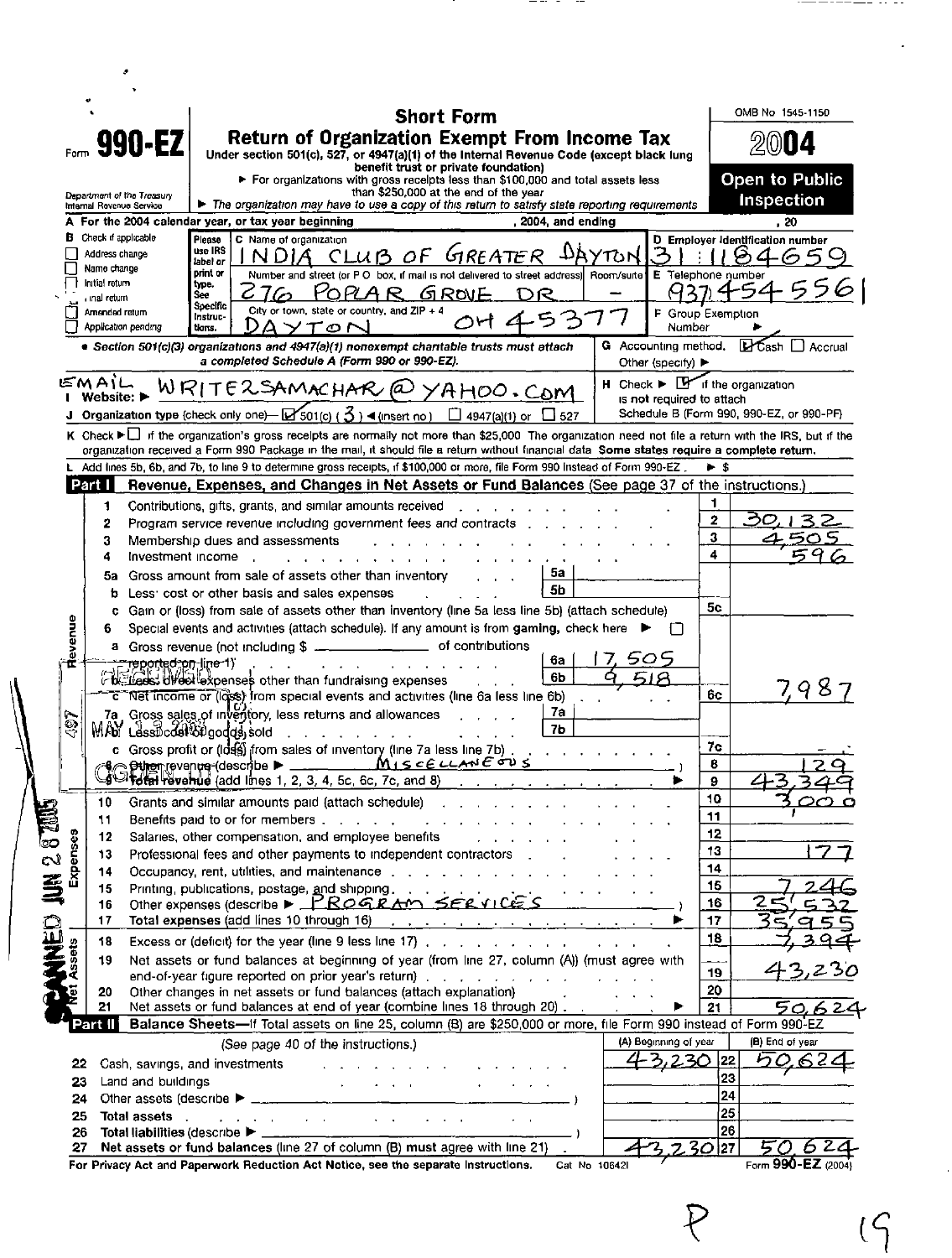| Form 990-EZ (2004) |                                                                                                                                                                                                         |                                                                                                                                                                                                                                |                                   |                                                   |     |                                                  | Page 2 |
|--------------------|---------------------------------------------------------------------------------------------------------------------------------------------------------------------------------------------------------|--------------------------------------------------------------------------------------------------------------------------------------------------------------------------------------------------------------------------------|-----------------------------------|---------------------------------------------------|-----|--------------------------------------------------|--------|
| Part III           | Statement of Program Service Accomplishments (See page 41 of the instructions.)                                                                                                                         |                                                                                                                                                                                                                                |                                   |                                                   |     | <b>Expenses</b>                                  |        |
|                    | What is the organization's primary exempt purpose? (NOT FOR PROFIT) CHARIT                                                                                                                              |                                                                                                                                                                                                                                | ABLE                              |                                                   |     | (Required for 501(c)(3)<br>and (4) organizations |        |
|                    | Describe what was achieved in carrying out the organization's exempt purposes. In a clear and concise manner,                                                                                           |                                                                                                                                                                                                                                |                                   |                                                   |     | and 4947(a)(1) trusts,                           |        |
|                    | describe the services provided, the number of persons benefited, or other relevant information for each program with                                                                                    |                                                                                                                                                                                                                                |                                   |                                                   |     | Coptional Apr others                             |        |
|                    | 28 ORGANIZED A DANCE DRAMA BY VISITING INDIAN DANCERS FOR                                                                                                                                               |                                                                                                                                                                                                                                |                                   |                                                   |     |                                                  |        |
|                    | THE BENEFIT OF INDIAN/AMERICAN COMMUNITIES LIVING IN                                                                                                                                                    |                                                                                                                                                                                                                                |                                   |                                                   |     |                                                  | 518    |
|                    | <u>GOOT PEOPLE ATTENDED</u><br>$DA+TON$                                                                                                                                                                 |                                                                                                                                                                                                                                | (Grants $\frac{1}{2}$ $\sim$ 8000 |                                                   | 28a |                                                  |        |
|                    | "FESTIVAL OF LIGHTS"<br>29 CELEBRATED                                                                                                                                                                   | CDIMALI                                                                                                                                                                                                                        | $E$ ven $K$ (N Nov /od            |                                                   |     |                                                  |        |
|                    | ANNUAL CULTURAL EVENT<br>$-$ AMASOR                                                                                                                                                                     |                                                                                                                                                                                                                                | FOR THE<br>VAST                   |                                                   |     | 10, ら2つ                                          |        |
|                    | <u>o</u> F<br>MAJORITY                                                                                                                                                                                  | DAYTON INDIAN COMMUNITY (Grants \$                                                                                                                                                                                             |                                   |                                                   | 29a |                                                  |        |
|                    | 30 CONOUCTED "BAAL SABHA"-A SCHOOL FOR AMERICA                                                                                                                                                          |                                                                                                                                                                                                                                |                                   |                                                   |     |                                                  |        |
| BARN.              | CHILDREN OF INDIAN ORIGIN ALL THROUT                                                                                                                                                                    |                                                                                                                                                                                                                                |                                   |                                                   |     |                                                  |        |
| <b>THE</b>         | $200 +$<br>VEAR                                                                                                                                                                                         |                                                                                                                                                                                                                                | (Grants \$                        |                                                   | 30a |                                                  |        |
|                    | 31 Other program services (attach schedule)                                                                                                                                                             | the property of the control of the control of the control of the control of the control of the control of the control of the control of the control of the control of the control of the control of the control of the control | (Grants \$                        |                                                   | 31a |                                                  |        |
|                    | 32 Total program service expenses (add lines 28a through 31a)<br>List of Officers, Directors, Trustees, and Key Employees (List each one even if not compensated. See page 41 of the instructions.)     |                                                                                                                                                                                                                                |                                   |                                                   | 32  |                                                  | sc     |
| Part IV            |                                                                                                                                                                                                         | (B) Title and average                                                                                                                                                                                                          | (C) Compensation                  | (D) Contributions to                              |     | (E) Expense                                      |        |
|                    | (A) Name and address                                                                                                                                                                                    | hours per week<br>devoted to position                                                                                                                                                                                          | (If not paid,<br>enter -0-.)      | cmplovee benefit plans &<br>deferred compensation |     | account and<br>other allowances                  |        |
|                    | DR. RAJ SINGH 276 Por<br>4R D R                                                                                                                                                                         | $PRES$ IDENT                                                                                                                                                                                                                   |                                   |                                                   |     |                                                  |        |
|                    | ο<br>レスイびい                                                                                                                                                                                              | 3-5 Hoves                                                                                                                                                                                                                      |                                   |                                                   |     |                                                  |        |
|                    | 9467<br>VIE RU<br><b>ASHWIN</b><br>O                                                                                                                                                                    | VICE PRESIDENT                                                                                                                                                                                                                 |                                   |                                                   |     |                                                  |        |
|                    | Όн<br>WAY, CENTERVILLE                                                                                                                                                                                  | $3 - 5$<br>HOURS                                                                                                                                                                                                               |                                   | - 1                                               |     |                                                  |        |
| MDΩ                | SEETHA NATARASAN, 2341 APRIST                                                                                                                                                                           | TREASURER                                                                                                                                                                                                                      |                                   | ⌒                                                 |     |                                                  |        |
|                    | 543<br>BEAVERCEEEK OH                                                                                                                                                                                   | $2 - 4$<br>Hrs                                                                                                                                                                                                                 |                                   |                                                   |     |                                                  |        |
| Part V             | Other Information (Note the attachment requirement in General Instruction V, page 14.)                                                                                                                  |                                                                                                                                                                                                                                |                                   |                                                   |     | Yes                                              | No     |
| 33                 | Did the organization engage in any activity not previously reported to the IRS? If "Yes," attach a detailed description of each activity                                                                |                                                                                                                                                                                                                                |                                   |                                                   |     |                                                  |        |
| 34                 | Were any changes made to the organizing or governing documents but not reported to the IRS? If "Yes," attach a conformed copy of the changes                                                            |                                                                                                                                                                                                                                |                                   |                                                   |     |                                                  |        |
| 35                 | If the organization had income from business activities, such as those reported on lines 2, 6, and 7 (among others), but                                                                                |                                                                                                                                                                                                                                |                                   |                                                   |     |                                                  |        |
|                    | not reported on Form 990-T, attach a statement explaining your reason for not reporting the income on Form 990-T.                                                                                       |                                                                                                                                                                                                                                |                                   |                                                   |     |                                                  |        |
|                    | a Did the organization have unrelated business gross income of \$1,000 or more or 6033(e) notice, reporting, and proxy tax requirements?                                                                |                                                                                                                                                                                                                                |                                   |                                                   |     |                                                  | N      |
|                    | b If "Yes," has it filed a tax return on Form 990-T for this year?                                                                                                                                      |                                                                                                                                                                                                                                |                                   |                                                   |     |                                                  |        |
| 36                 | Was there a liquidation, dissolution, termination, or substantial contraction during the year? (If "Yes," attach a statement.)                                                                          |                                                                                                                                                                                                                                |                                   |                                                   |     |                                                  |        |
|                    | 37a Enter amount of political expenditures, direct or indirect, as described in the instructions $\blacktriangleright$                                                                                  |                                                                                                                                                                                                                                |                                   | $\sqrt{37a}$                                      |     |                                                  | 朷      |
|                    | b Did the organization file Form 1120-POL for this year?.                                                                                                                                               |                                                                                                                                                                                                                                |                                   |                                                   |     |                                                  | Ά      |
|                    | 38a Did the organization borrow from, or make any loans to, any officer, director, trustee, or key employee or were any                                                                                 |                                                                                                                                                                                                                                |                                   |                                                   |     |                                                  |        |
|                    | such loans made in a prior year and still unpaid at the start of the period covered by this return?,                                                                                                    |                                                                                                                                                                                                                                |                                   |                                                   |     |                                                  |        |
|                    | b If "Yes," attach the schedule specified in the line 38 instructions and enter the amount involved.                                                                                                    |                                                                                                                                                                                                                                |                                   | 38b                                               |     |                                                  |        |
| 39.                | 501(c)(7) organizations. Enter: a Initiation fees and capital contributions included on line 9                                                                                                          |                                                                                                                                                                                                                                |                                   | 39а                                               |     |                                                  |        |
|                    | b Gross receipts, included on line 9, for public use of club facilities                                                                                                                                 |                                                                                                                                                                                                                                |                                   | 39 b                                              |     |                                                  |        |
|                    | 40a 501(c)(3) organizations Enter Amount of tax imposed on the organization during the year under                                                                                                       |                                                                                                                                                                                                                                |                                   |                                                   |     |                                                  |        |
|                    | ________________________; section 4912 ▶___________________________; section 4955 ▶.<br>section 4911                                                                                                    |                                                                                                                                                                                                                                |                                   |                                                   |     |                                                  |        |
|                    | b 501(c)(3) and (4) organizations Did the organization engage in any section 4958 excess benefit transaction during the                                                                                 |                                                                                                                                                                                                                                |                                   |                                                   |     |                                                  |        |
|                    | year or did it become aware of an excess benefit transaction from a prior year? If "Yes," attach an explanation.                                                                                        |                                                                                                                                                                                                                                |                                   |                                                   |     |                                                  |        |
|                    | c Amount of tax imposed on organization managers or disqualified persons during the year under 4912, 4955, and 4958 ► ___________                                                                       |                                                                                                                                                                                                                                |                                   |                                                   |     |                                                  |        |
|                    | <b>c</b> Amount of tax on line 40c, above, reimbursed by the organization<br><b>d</b> Enter: Amount of tax on line 40c, above, reimbursed by the organization                                           |                                                                                                                                                                                                                                |                                   | OHIO DOES NOT REQUIRE IT                          |     |                                                  |        |
| 41                 | List the states with which a copy of this return is filed > __________<br>The books are in care of $\triangleright$ M.R.S., S.C.C.T.H.A. MA.T.A.R.A. 3.AM Felephone no. $\triangleright$ (937) 426 1116 |                                                                                                                                                                                                                                |                                   |                                                   |     |                                                  |        |
| 42                 | Located at $\triangleright$ 2.341 APRIC OT DR BENVERCREEK [18]                                                                                                                                          |                                                                                                                                                                                                                                |                                   |                                                   |     | 4543)                                            |        |
| 43.                | Section 4947(a)(1) nonexempt charitable trusts filing Form 990-EZ in lieu of Form 1041-Check here                                                                                                       |                                                                                                                                                                                                                                |                                   |                                                   |     |                                                  |        |
|                    | and enter the amount of tax-exempt interest received or accrued during the tax year                                                                                                                     |                                                                                                                                                                                                                                | $\ddot{\phantom{a}}$              | 43<br>₽.                                          |     |                                                  |        |
|                    | Under penalties of penalty I declare that I have examined this return, including accompanying schedules and statements, and to the best of my knowledge                                                 |                                                                                                                                                                                                                                |                                   |                                                   |     |                                                  |        |
|                    | Get correct, and complete Declaration of preparer (other than officer) is based on all information of which preparer has any knowledge<br>and belief, it is                                             |                                                                                                                                                                                                                                |                                   |                                                   |     |                                                  |        |
| <b>Please</b>      |                                                                                                                                                                                                         |                                                                                                                                                                                                                                |                                   |                                                   |     |                                                  |        |
| Sign               | Signature of officer                                                                                                                                                                                    |                                                                                                                                                                                                                                |                                   | Date                                              |     |                                                  |        |
| Here               | SIMGH                                                                                                                                                                                                   | seriden                                                                                                                                                                                                                        |                                   |                                                   |     |                                                  |        |
|                    | Type or print name and title                                                                                                                                                                            |                                                                                                                                                                                                                                |                                   |                                                   |     |                                                  |        |
|                    | Preparer's                                                                                                                                                                                              | Date                                                                                                                                                                                                                           | Check if                          |                                                   |     | Preparer's SSN or PTIN (See Gen Inst W)          |        |
| Paid               | signature                                                                                                                                                                                               |                                                                                                                                                                                                                                | self-<br>employed ▶               |                                                   |     |                                                  |        |
| <b>Preparer</b> s  | Firm's name (or yours )                                                                                                                                                                                 |                                                                                                                                                                                                                                |                                   | EIN<br>٠                                          |     |                                                  |        |
| Use Only           | if self-employed),<br>address, and ZIP + 4                                                                                                                                                              |                                                                                                                                                                                                                                |                                   | Phone no $\blacktriangleright$ (                  | -1  |                                                  |        |

| For <b>m 990-EZ</b> (2004) |  |
|----------------------------|--|
|----------------------------|--|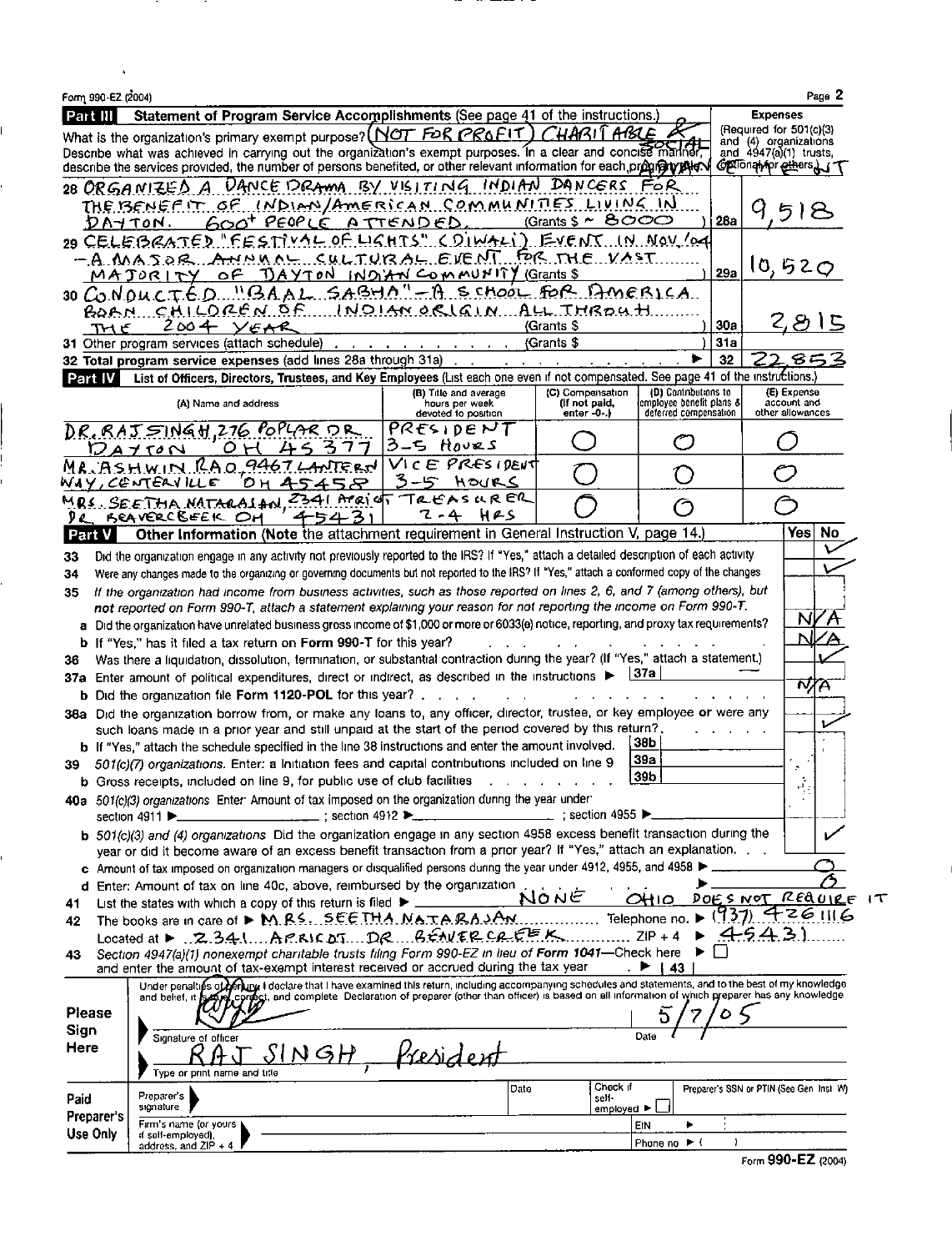| <b>SCHEDULE A</b>                                      |                                                                                                                  | Organization Exempt Under Section 501(c)(3)                                                                                 |                  |                                                                            | OMB No 1545-0047                               |
|--------------------------------------------------------|------------------------------------------------------------------------------------------------------------------|-----------------------------------------------------------------------------------------------------------------------------|------------------|----------------------------------------------------------------------------|------------------------------------------------|
| (Form 990 or 990-EZ)                                   |                                                                                                                  | (Except Private Foundation) and Section 501(e), 501(f), 501(k),<br>501(n), or Section 4947(a)(1) Nonexempt Charitable Trust |                  |                                                                            |                                                |
|                                                        |                                                                                                                  | Supplementary Information-(See separate instructions.)                                                                      |                  |                                                                            | $200$ u4                                       |
| Department of the Treasury<br>Internal Revenue Service | MUST be completed by the above organizations and attached to their Form 990 or 990-EZ                            |                                                                                                                             |                  |                                                                            |                                                |
| Name of the organization<br>Nν                         | <u>CLUB OF GREATER DAYTON</u>                                                                                    |                                                                                                                             |                  | Employer identification number                                             | 181659                                         |
| Part I                                                 | Compensation of the Five Highest Paid Employees Other Than Officers, Directors, and Trustees                     |                                                                                                                             |                  |                                                                            |                                                |
|                                                        | (See page 1 of the instructions. List each one. If there are none, enter "None.")                                |                                                                                                                             |                  |                                                                            |                                                |
|                                                        | (a) Name and address of each employee paid more<br>than \$50,000                                                 | (b) Title and average hours<br>per week devoted to position                                                                 | (c) Compensation | (d) Contributions to<br>lemployee benefit plans &<br>deferred compensation | (e) Expense<br>account and other<br>allowances |
|                                                        |                                                                                                                  |                                                                                                                             |                  |                                                                            |                                                |
|                                                        |                                                                                                                  |                                                                                                                             |                  |                                                                            |                                                |
|                                                        |                                                                                                                  |                                                                                                                             |                  |                                                                            |                                                |
|                                                        |                                                                                                                  |                                                                                                                             |                  |                                                                            |                                                |
|                                                        |                                                                                                                  |                                                                                                                             |                  |                                                                            |                                                |
|                                                        | JONE                                                                                                             |                                                                                                                             |                  |                                                                            |                                                |
|                                                        |                                                                                                                  |                                                                                                                             |                  |                                                                            |                                                |
|                                                        |                                                                                                                  |                                                                                                                             |                  |                                                                            |                                                |
|                                                        |                                                                                                                  |                                                                                                                             |                  |                                                                            |                                                |
|                                                        |                                                                                                                  |                                                                                                                             |                  |                                                                            |                                                |
|                                                        |                                                                                                                  |                                                                                                                             |                  |                                                                            |                                                |
|                                                        |                                                                                                                  |                                                                                                                             |                  |                                                                            |                                                |
|                                                        |                                                                                                                  |                                                                                                                             |                  |                                                                            |                                                |
|                                                        |                                                                                                                  |                                                                                                                             |                  |                                                                            |                                                |
|                                                        |                                                                                                                  |                                                                                                                             |                  |                                                                            |                                                |
| \$50,000                                               | Total number of other employees paid over                                                                        |                                                                                                                             |                  |                                                                            |                                                |
| Part II                                                | Compensation of the Five Highest Paid Independent Contractors for Professional Services                          |                                                                                                                             |                  |                                                                            |                                                |
|                                                        | (See page 2 of the instructions. List each one (whether individuals or firms). If there are none, enter "None.") |                                                                                                                             |                  |                                                                            |                                                |
|                                                        | (a) Name and address of each independent contractor paid more than \$50,000                                      |                                                                                                                             |                  | (b) Type of service                                                        | (c) Compensation                               |
|                                                        |                                                                                                                  |                                                                                                                             |                  |                                                                            |                                                |
|                                                        |                                                                                                                  |                                                                                                                             |                  |                                                                            |                                                |
|                                                        |                                                                                                                  |                                                                                                                             |                  |                                                                            |                                                |
|                                                        |                                                                                                                  |                                                                                                                             |                  |                                                                            |                                                |
|                                                        |                                                                                                                  |                                                                                                                             |                  |                                                                            |                                                |
|                                                        |                                                                                                                  |                                                                                                                             |                  |                                                                            |                                                |
|                                                        |                                                                                                                  | $u_{0}$ Me                                                                                                                  |                  |                                                                            |                                                |
|                                                        |                                                                                                                  |                                                                                                                             |                  |                                                                            |                                                |
|                                                        |                                                                                                                  |                                                                                                                             |                  |                                                                            |                                                |
|                                                        |                                                                                                                  |                                                                                                                             |                  |                                                                            |                                                |
|                                                        |                                                                                                                  |                                                                                                                             |                  |                                                                            |                                                |
|                                                        |                                                                                                                  |                                                                                                                             |                  |                                                                            |                                                |
|                                                        |                                                                                                                  |                                                                                                                             |                  |                                                                            |                                                |
|                                                        |                                                                                                                  |                                                                                                                             |                  |                                                                            |                                                |
|                                                        |                                                                                                                  |                                                                                                                             |                  |                                                                            |                                                |
| professional services                                  | Total number of others receiving over \$50,000 for                                                               |                                                                                                                             |                  |                                                                            |                                                |
|                                                        | For Paperwork Reduction Act Notice, see the Instructions for Form 990 and Form 990-EZ.                           |                                                                                                                             | Cat No 11285F    |                                                                            | Schedule A (Form 990 or 990-EZ) 2004           |

 $\frac{1}{2} \frac{1}{2} \frac{d^2 \theta}{d\theta^2}$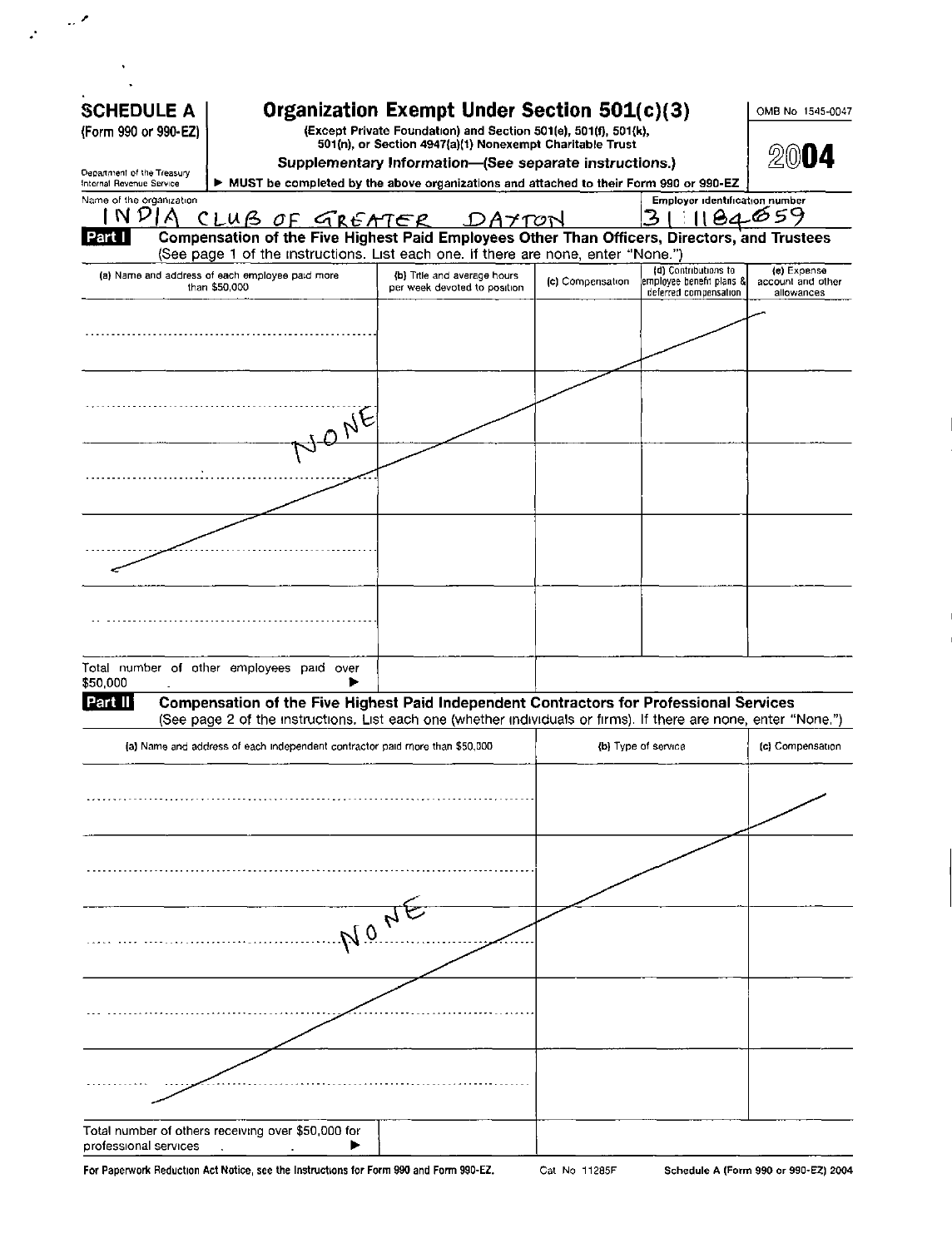|     |          | Schedule A (Form 990 or 990-EZ) 2004                                                                                                                                                                                                                                                                                                                                                                                                                                                                                |                |      | Page 2 |
|-----|----------|---------------------------------------------------------------------------------------------------------------------------------------------------------------------------------------------------------------------------------------------------------------------------------------------------------------------------------------------------------------------------------------------------------------------------------------------------------------------------------------------------------------------|----------------|------|--------|
|     | Part III | Statements About Activities (See page 2 of the instructions.)                                                                                                                                                                                                                                                                                                                                                                                                                                                       |                | Yesl | No     |
| 1   |          | During the year, has the organization attempted to influence national, state, or local legislation, including any<br>attempt to influence public opinion on a legislative matter or referendum? If "Yes," enter the total expenses paid<br>or incurred in connection with the lobbying activities $\blacktriangleright$ \$ _________________ (Must equal amounts on line 38,<br>Part VI-A, or line i of Part VI-B)                                                                                                  | 1              |      |        |
|     |          | Organizations that made an election under section 501(h) by filing Form 5768 must complete Part VI-A Other<br>organizations checking "Yes" must complete Part VI-B AND attach a statement giving a detailed description of<br>the lobbying activities                                                                                                                                                                                                                                                               |                |      |        |
| 2   |          | During the year, has the organization, either directly or indirectly, engaged in any of the following acts with any<br>substantial contributors, trustees, directors, officers, creators, key employees, or members of their families, or<br>with any taxable organization with which any such person is affiliated as an officer, director, trustee, majority<br>owner, or principal beneficiary? (If the answer to any question is "Yes," attach a detailed statement explaining the<br>transactions.)            |                |      |        |
|     |          | a Sale, exchange, or leasing of property?                                                                                                                                                                                                                                                                                                                                                                                                                                                                           | 2a             |      |        |
|     |          | <b>b</b> Lending of money or other extension of credit?                                                                                                                                                                                                                                                                                                                                                                                                                                                             | 2 <sub>b</sub> |      |        |
|     |          | c. Furnishing of goods, services, or facilities?                                                                                                                                                                                                                                                                                                                                                                                                                                                                    | 2с             |      |        |
| d   |          | Payment of compensation (or payment or reimbursement of expenses if more than \$1,000)?                                                                                                                                                                                                                                                                                                                                                                                                                             | 2d             |      |        |
|     |          | e Transfer of any part of its income or assets?                                                                                                                                                                                                                                                                                                                                                                                                                                                                     | 2e             |      |        |
|     |          | 3a Do you make grants for scholarships, fellowships, student loans, etc ? (If "Yes," attach an explanation of how                                                                                                                                                                                                                                                                                                                                                                                                   | За             |      |        |
|     |          | you determine that recipients qualify to receive payments)<br>b Do you have a section 403(b) annuity plan for your employees?                                                                                                                                                                                                                                                                                                                                                                                       | 3 <sub>b</sub> |      |        |
|     |          | 4a Did you maintain any separate account for participating donors where donors have the right to provide advice                                                                                                                                                                                                                                                                                                                                                                                                     |                |      |        |
|     |          | on the use or distribution of funds?                                                                                                                                                                                                                                                                                                                                                                                                                                                                                | 4а             |      |        |
|     |          | b Do you provide credit counseling, debt management, credit repair, or debt negotiation services?                                                                                                                                                                                                                                                                                                                                                                                                                   | 4b             |      |        |
|     | Part IV  | Reason for Non-Private Foundation Status (See pages 3 through 6 of the instructions.)                                                                                                                                                                                                                                                                                                                                                                                                                               |                |      |        |
|     |          |                                                                                                                                                                                                                                                                                                                                                                                                                                                                                                                     |                |      |        |
|     |          | The organization is not a private foundation because it is: (Please check only ONE applicable box)                                                                                                                                                                                                                                                                                                                                                                                                                  |                |      |        |
| 5   |          | $\Box$ A church, convention of churches, or association of churches Section 170(b)(1)(A)(i)                                                                                                                                                                                                                                                                                                                                                                                                                         |                |      |        |
| 6   |          | $\Box$ A school Section 170(b)(1)(A)(ii) (Also complete Part V)                                                                                                                                                                                                                                                                                                                                                                                                                                                     |                |      |        |
| 7   |          | $\Box$ A hospital or a cooperative hospital service organization Section 170(b)(1)(A)(iii)                                                                                                                                                                                                                                                                                                                                                                                                                          |                |      |        |
| 8   |          | A Federal, state, or local government or governmental unit Section 170(b)(1)(A)(v)                                                                                                                                                                                                                                                                                                                                                                                                                                  |                |      |        |
| 9   |          | $\Box$ A medical research organization operated in conjunction with a hospital Section 170(b)(1)(A)(iii) Enter the hospital's name, city,<br>and state $\blacktriangleright$                                                                                                                                                                                                                                                                                                                                        |                |      |        |
| 10. |          | An organization operated for the benefit of a college or university owned or operated by a governmental unit Section 170(b)(1)(A)(iv)<br>(Also complete the Support Schedule in Part IV-A)                                                                                                                                                                                                                                                                                                                          |                |      |        |
|     |          | An organization that normally receives a substantial part of its support from a governmental unit or from the general public Section<br>170(b)(1)(A)(vi) (Also complete the Support Schedule in Part IV-A)                                                                                                                                                                                                                                                                                                          |                |      |        |
|     |          | 11b 3 Acommunity trust Section 170(b)(1)(A)(vi) (Also complete the Support Schedule in Part IV-A)                                                                                                                                                                                                                                                                                                                                                                                                                   |                |      |        |
| 12. |          | An organization that normally receives (1) more than 33%% of its support from contributions, membership fees, and gross<br>receipts from activities related to its charitable, etc., functions—subject to certain exceptions, and (2) no more than 331/3% of<br>its support from gross investment income and unrelated business taxable income (less section 511 tax) from businesses acquired<br>by the organization after June 30, 1975. See section 509(a)(2). (Also complete the Support Schedule in Part IV-A) |                |      |        |
| 13. |          | An organization that is not controlled by any disqualified persons (other than foundation managers) and supports organizations<br>described in: (1) lines 5 through 12 above, or (2) section 501(c)(4), (5), or (6), if they meet the test of section 509(a)(2) (See<br>section 509(a)(3).)                                                                                                                                                                                                                         |                |      |        |
|     |          | Provide the following information about the supported organizations (See page 5 of the instructions)                                                                                                                                                                                                                                                                                                                                                                                                                |                |      |        |

 $\label{eq:2} \frac{1}{2} \sum_{i=1}^n \frac{1}{2} \sum_{j=1}^n \frac{1}{2} \sum_{j=1}^n \frac{1}{2} \sum_{j=1}^n \frac{1}{2} \sum_{j=1}^n \frac{1}{2} \sum_{j=1}^n \frac{1}{2} \sum_{j=1}^n \frac{1}{2} \sum_{j=1}^n \frac{1}{2} \sum_{j=1}^n \frac{1}{2} \sum_{j=1}^n \frac{1}{2} \sum_{j=1}^n \frac{1}{2} \sum_{j=1}^n \frac{1}{2} \sum_{j=1}^n \frac{1}{$ 

14 **D** An organization organized and operated to test for public safety Section 509(a)(4) (See page 5 of the instructions)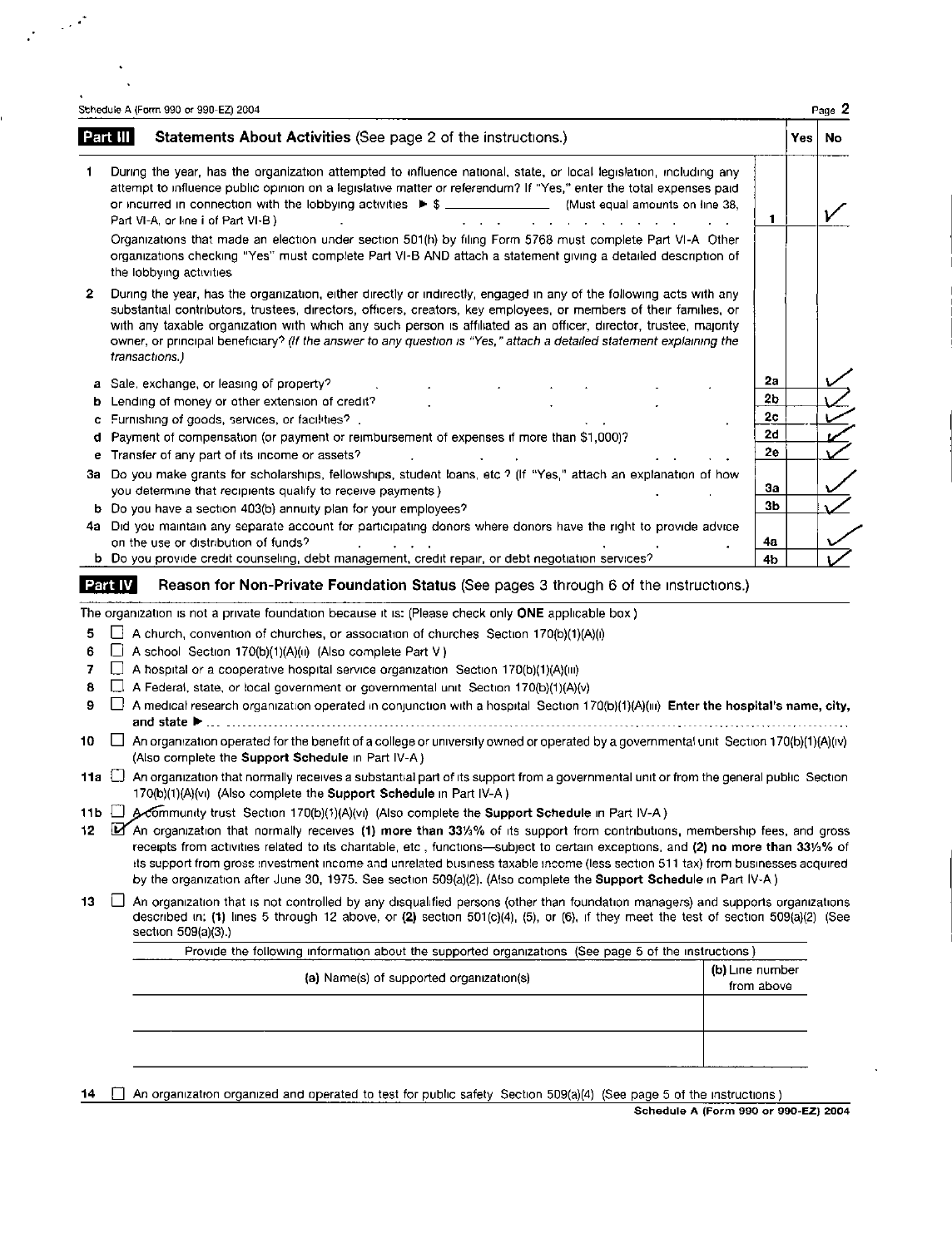|    | Schedule A (Form 990 or 990-EZ) 2004                                                                                                                                                                                                                                                                                                                                                                                                                                                                                                                                                                                         |                    |          |              |                       | Page 3    |
|----|------------------------------------------------------------------------------------------------------------------------------------------------------------------------------------------------------------------------------------------------------------------------------------------------------------------------------------------------------------------------------------------------------------------------------------------------------------------------------------------------------------------------------------------------------------------------------------------------------------------------------|--------------------|----------|--------------|-----------------------|-----------|
|    | Part IV-A Support Schedule (Complete only if you checked a box on line 10, 11, or 12.) Use cash method of accounting.                                                                                                                                                                                                                                                                                                                                                                                                                                                                                                        |                    |          |              |                       |           |
|    | Note: You may use the worksheet in the instructions for converting from the accrual to the cash method of accounting                                                                                                                                                                                                                                                                                                                                                                                                                                                                                                         |                    |          |              |                       |           |
|    | Calendar year (or fiscal year beginning in)<br>▶                                                                                                                                                                                                                                                                                                                                                                                                                                                                                                                                                                             | (a) 2003           | (b) 2002 | (c) 2001     | (d) 2000              | (e) Total |
| 15 | Gifts, grants, and contributions received. (Do<br>not include unusual grants See line 28.)                                                                                                                                                                                                                                                                                                                                                                                                                                                                                                                                   |                    |          | 39,387       |                       |           |
| 16 | Membership fees received                                                                                                                                                                                                                                                                                                                                                                                                                                                                                                                                                                                                     | 7185               | 4,715    | <u>3,589</u> | 55                    |           |
| 17 | Gross receipts from admissions, merchandise<br>sold or services performed, or furnishing of<br>facilities in any activity that is related to the<br>organization's charitable, etc. purpose                                                                                                                                                                                                                                                                                                                                                                                                                                  | 26,033             | 14,860   | 18,815       | 12,997                | 72        |
| 18 | Gross income from interest, dividends,<br>amounts received from payments on securities<br>loans (section 512(a)(5)), rents, royalties, and<br>unrelated business taxable income (less<br>section 511 taxes) from businesses acquired<br>by the organization after June 30, 1975                                                                                                                                                                                                                                                                                                                                              |                    |          |              |                       |           |
| 19 | Net income from unrelated<br>business<br>activities not included in line 18                                                                                                                                                                                                                                                                                                                                                                                                                                                                                                                                                  |                    |          |              |                       |           |
| 20 | Tax revenues levied for the organization's<br>benefit and either paid to it or expended on<br>its behalf.<br>$\mathbf{r} = \mathbf{r} + \mathbf{r}$<br>and a strategic control of                                                                                                                                                                                                                                                                                                                                                                                                                                            |                    |          |              |                       |           |
| 21 | The value of services or facilities furnished to<br>the organization by a governmental unit<br>without charge. Do not include the value of<br>services or facilities generally furnished to the<br>public without charge                                                                                                                                                                                                                                                                                                                                                                                                     |                    |          |              |                       |           |
| 22 | Other income Attach a schedule. Do not<br>include gain or (loss) from sale of capital assets                                                                                                                                                                                                                                                                                                                                                                                                                                                                                                                                 |                    |          |              |                       |           |
| 23 | Total of lines 15 through 22                                                                                                                                                                                                                                                                                                                                                                                                                                                                                                                                                                                                 | 218                | 575      | b            | 52                    |           |
| 24 | Line 23 minus line 17                                                                                                                                                                                                                                                                                                                                                                                                                                                                                                                                                                                                        | 185                | 715      | 42976        | 6'755                 |           |
| 25 | Enter 1% of line 23                                                                                                                                                                                                                                                                                                                                                                                                                                                                                                                                                                                                          | 332                | 196      | 618          | $\hat{s}$<br>$\alpha$ |           |
| 26 | Organizations described on lines 10 or 11: a Enter 2% of amount in column (e), line 24                                                                                                                                                                                                                                                                                                                                                                                                                                                                                                                                       |                    |          |              | <b>26a</b><br>▶       |           |
|    | <b>b</b> Prepare a list for your records to show the name of and amount contributed by each person (other than a<br>governmental unit or publicly supported organization) whose total gifts for 2000 through 2003 exceeded the                                                                                                                                                                                                                                                                                                                                                                                               |                    |          |              |                       |           |
| ∼  | amount shown in line 26a Do not file this list with your return. Enter the total of all these excess amounts                                                                                                                                                                                                                                                                                                                                                                                                                                                                                                                 |                    |          |              | 26b                   |           |
|    | $\mathcal{A}_{\mathbf{c}}$ Total support for section 509(a)(1) test Enter line 24, column (e)<br>Add Amounts from column (e) for lines 18 ______________ 19 ______________                                                                                                                                                                                                                                                                                                                                                                                                                                                   |                    |          |              | 26c                   |           |
|    |                                                                                                                                                                                                                                                                                                                                                                                                                                                                                                                                                                                                                              | $22$ 26b           |          |              | 26d                   |           |
|    |                                                                                                                                                                                                                                                                                                                                                                                                                                                                                                                                                                                                                              |                    |          |              | <b>26e</b>            |           |
| f. | Public support percentage (line 26e (numerator) divided by line 26c (denominator))                                                                                                                                                                                                                                                                                                                                                                                                                                                                                                                                           |                    |          |              | 261                   |           |
| 27 | Organizations described on line 12: a For amounts included in lines 15, 16, and 17 that were received from a "disqualified<br>person," prepare a list for your records to show the name of, and total amounts received in each year from, each "disqualified person"<br>Do not file this list with your return. Enter the sum of such amounts for each year                                                                                                                                                                                                                                                                  |                    |          | N/A          |                       |           |
|    | b For any amount included in line 17 that was received from each person (other than "disqualified persons"), prepare a list for your records to<br>show the name of, and amount received for each year, that was more than the larger of (1) the amount on line 25 for the year or (2) \$5,000.<br>(include in the list organizations described in lines 5 through 11, as well as individuals) Do not file this list with your return. After computing<br>the difference between the amount received and the larger amount described in (1) or (2), enter the sum of these differences (the excess<br>amounts) for each year |                    |          | N/A          |                       |           |
|    |                                                                                                                                                                                                                                                                                                                                                                                                                                                                                                                                                                                                                              |                    |          |              |                       |           |
|    | c Add Amounts from column (e) for lines 15 $\frac{39,387}{20}$ 16 $\frac{22,244}{}$                                                                                                                                                                                                                                                                                                                                                                                                                                                                                                                                          |                    |          |              | 27c                   |           |
| d  | Add Line 27a total                                                                                                                                                                                                                                                                                                                                                                                                                                                                                                                                                                                                           | and line 27b total |          |              | 27d                   |           |
| е  | Public support (line 27c total minus line 27d total)                                                                                                                                                                                                                                                                                                                                                                                                                                                                                                                                                                         |                    |          |              | 27e                   |           |
| 1  | Total support for section 509(a)(2) test: Enter amount from line 23, column (e)                                                                                                                                                                                                                                                                                                                                                                                                                                                                                                                                              |                    |          | 1271/34      |                       |           |
| g  | Public support percentage (line 27e (numerator) divided by line 27f (denominator))                                                                                                                                                                                                                                                                                                                                                                                                                                                                                                                                           |                    |          |              | 27g                   |           |
| h. | Investment income percentage (line 18, column (e) (numerator) divided by line 27f (denominator)) ▶                                                                                                                                                                                                                                                                                                                                                                                                                                                                                                                           |                    |          |              | 27h                   |           |

 $\sim$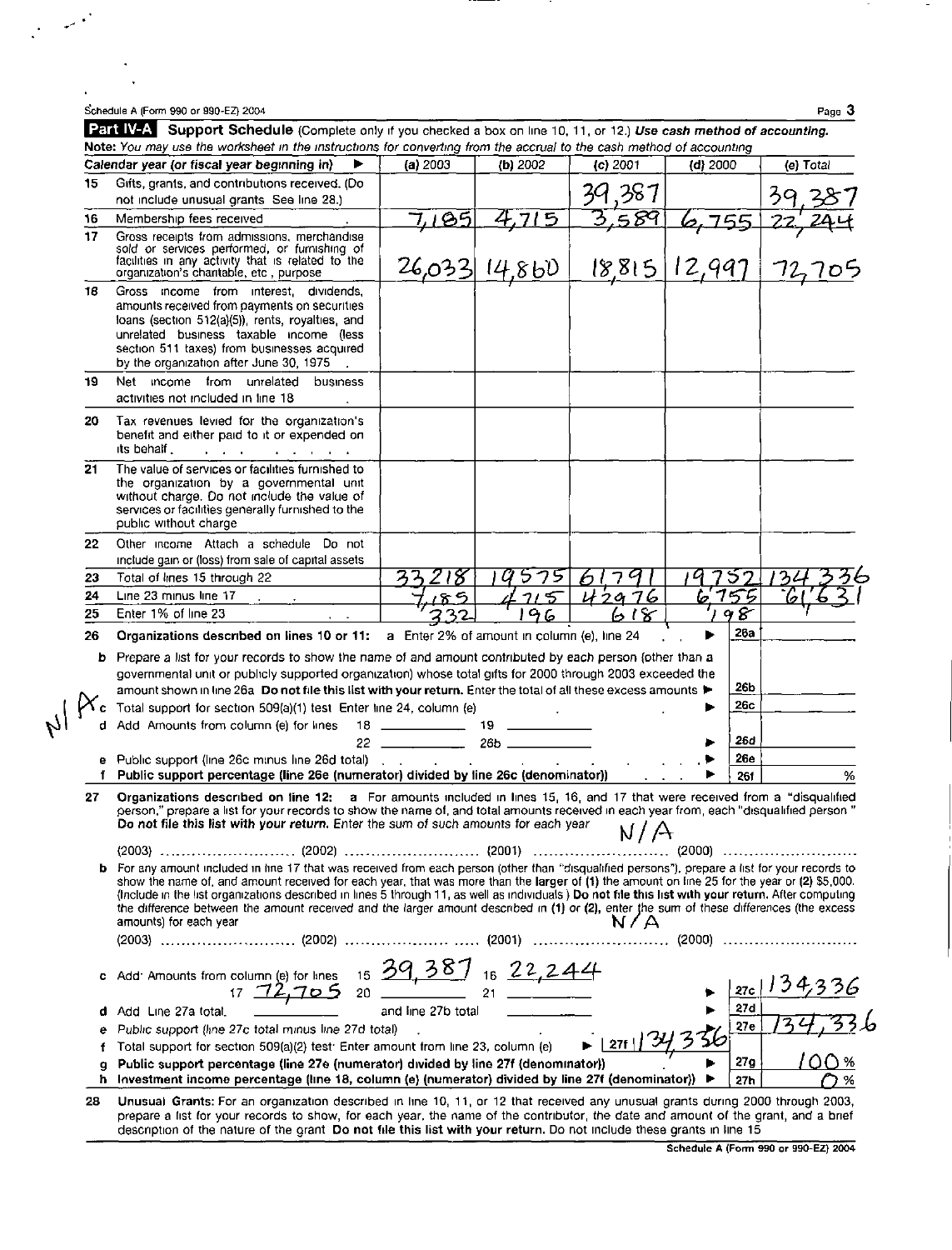| <b>Part V</b> | Schedule A (Form 990 or 990-EZ) 2004<br>Private School Questionnaire (See page 7 of the instructions.)<br>(To be completed ONLY by schools that checked the box on line 6 in Part IV)                                                                                                                                                                                                                                                   | N/                     |     | Page 4 |
|---------------|-----------------------------------------------------------------------------------------------------------------------------------------------------------------------------------------------------------------------------------------------------------------------------------------------------------------------------------------------------------------------------------------------------------------------------------------|------------------------|-----|--------|
| 29.           | Does the organization have a racially nondiscriminatory policy toward students by statement in its charter, bylaws,<br>other governing instrument, or in a resolution of its governing body?.<br>and a strain and a strain                                                                                                                                                                                                              | 29                     | Yes |        |
| 30            | Does the organization include a statement of its racially nondiscriminatory policy toward students in all its<br>brochures, catalogues, and other written communications with the public dealing with student admissions,<br>programs, and scholarships?                                                                                                                                                                                | 30                     |     |        |
| 31            | Has the organization publicized its racially nondiscriminatory policy through newspaper or broadcast media during<br>the period of solicitation for students, or during the registration period if it has no solicitation program, in a way<br>that makes the policy known to all parts of the general community it serves?<br>If "Yes," please describe; if "No," please explain (If you need more space, attach a separate statement) | 31                     |     |        |
|               |                                                                                                                                                                                                                                                                                                                                                                                                                                         |                        |     |        |
| 32.           | Does the organization maintain the following<br>a Records indicating the racial composition of the student body, faculty, and administrative staff?.                                                                                                                                                                                                                                                                                    | 32a                    |     |        |
|               | b Records documenting that scholarships and other financial assistance are awarded on a racially nondiscriminatory<br>$basis?$ $\ldots$<br>and a strategic control of<br>and a strain and<br>$\mathbf{r} = \mathbf{r}$ .                                                                                                                                                                                                                | 32b                    |     |        |
|               | c Copies of all catalogues, brochures, announcements, and other written communications to the public dealing<br>with student admissions, programs, and scholarships?<br>d Copies of all material used by the organization or on its behalf to solicit contributions?                                                                                                                                                                    | 32 <sub>c</sub><br>32d |     |        |
| 33            | If you answered "No" to any of the above, please explain, (If you need more space, attach a separate statement)<br>Does the organization discriminate by race in any way with respect to                                                                                                                                                                                                                                                |                        |     |        |
|               | a Students' rights or privileges?                                                                                                                                                                                                                                                                                                                                                                                                       | 33а                    |     |        |
|               | Admissions policies?.                                                                                                                                                                                                                                                                                                                                                                                                                   | 33b                    |     |        |
| c.            | Employment of faculty or administrative staff?                                                                                                                                                                                                                                                                                                                                                                                          | 33C                    |     |        |
|               | d Scholarships or other financial assistance?.                                                                                                                                                                                                                                                                                                                                                                                          | 33d                    |     |        |
| e             | Educational policies?.<br>Use of facilities?                                                                                                                                                                                                                                                                                                                                                                                            | 33е<br>33f             |     |        |
| f             | Athletic programs?                                                                                                                                                                                                                                                                                                                                                                                                                      | 33g                    |     |        |
| h.            | Other extracurricular activities?                                                                                                                                                                                                                                                                                                                                                                                                       | 33h                    |     |        |
|               | If you answered "Yes" to any of the above, please explain. (If you need more space, attach a separate statement)                                                                                                                                                                                                                                                                                                                        |                        |     |        |
|               |                                                                                                                                                                                                                                                                                                                                                                                                                                         |                        |     |        |
|               | 34a Does the organization receive any financial aid or assistance from a governmental agency?                                                                                                                                                                                                                                                                                                                                           | 34a                    |     |        |
|               | <b>b</b> Has the organization's right to such aid ever been revoked or suspended?<br>If you answered "Yes" to either 34a or b, please explain using an attached statement                                                                                                                                                                                                                                                               | 34b                    |     |        |
| 35            | Does the organization certify that it has complied with the applicable requirements of sections 4 01 through 4 05<br>of Rev Proc 75-50, 1975-2 C B 587, covering racial nondiscrimination? If "No," attach an explanation                                                                                                                                                                                                               | 35                     |     |        |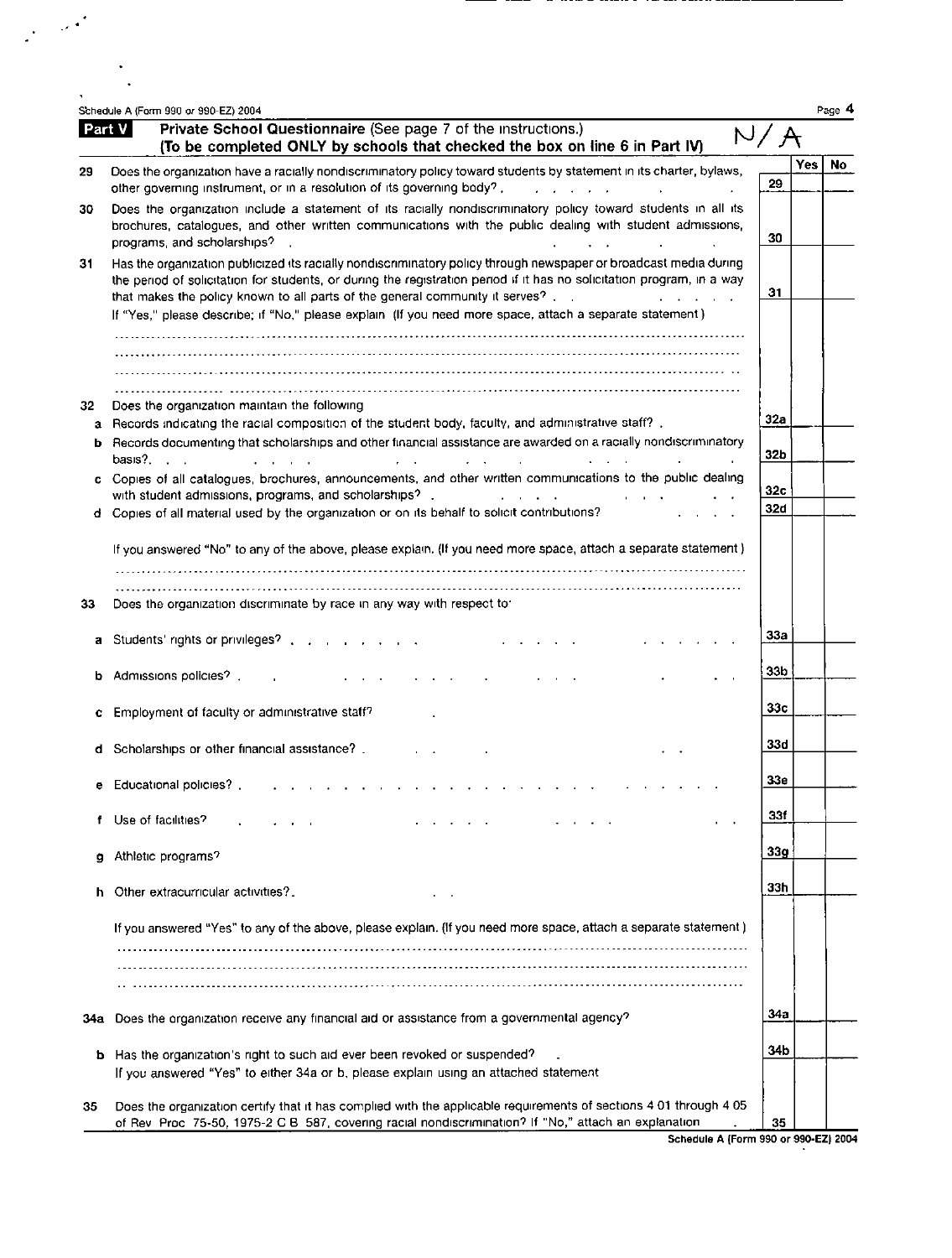|          | Schedule A (Form 990 or 990-EZ) 2004                                                   |                                                                                                                                                                 |    |                                                           |                                                      |
|----------|----------------------------------------------------------------------------------------|-----------------------------------------------------------------------------------------------------------------------------------------------------------------|----|-----------------------------------------------------------|------------------------------------------------------|
|          | Part VI-A                                                                              | Lobbying Expenditures by Electing Public Charities (See page 9 of the instructions.)<br>(To be completed ONLY by an eligible organization that filed Form 5768) |    |                                                           |                                                      |
|          | Check $\blacktriangleright$ a<br>if the organization belongs to an affiliated group    | Check $\blacktriangleright$ <b>b</b>                                                                                                                            |    | if you checked "a" and "limited control" provisions apply |                                                      |
|          |                                                                                        | <b>Limits on Lobbying Expenditures</b><br>(The term "expenditures" means amounts paid or incurred)                                                              |    | (a)<br>Affiliated group<br>totals                         | To be completed<br>for ALL electing<br>organizations |
|          |                                                                                        |                                                                                                                                                                 | 36 |                                                           |                                                      |
| 36       |                                                                                        | Total lobbying expenditures to influence public opinion (grassroots lobbying).                                                                                  | 37 |                                                           |                                                      |
| 37       | Total lobbying expenditures to influence a legislative body (direct lobbying)          |                                                                                                                                                                 | 38 |                                                           |                                                      |
| 38<br>39 | Total lobbying expenditures (add lines 36 and 37)<br>Other exempt purpose expenditures |                                                                                                                                                                 | 39 |                                                           |                                                      |
| 40       | Total exempt purpose expenditures (add lines 38 and 39)                                |                                                                                                                                                                 | 40 |                                                           |                                                      |
| 41       | Lobbying nontaxable amount Enter the amount from the following table-                  |                                                                                                                                                                 |    |                                                           |                                                      |
|          | If the amount on line 40 is-                                                           | The lobbying nontaxable amount is-                                                                                                                              |    |                                                           |                                                      |
|          | Not over \$500,000.                                                                    | 20% of the amount on line 40.                                                                                                                                   |    |                                                           |                                                      |
|          | Over \$500,000 but not over \$1,000,000                                                | \$100,000 plus 15% of the excess over \$500,000                                                                                                                 |    |                                                           |                                                      |
|          | Over \$1,000,000 but not over \$1,500,000                                              | \$175,000 plus 10% of the excess over \$1,000,000                                                                                                               | 41 |                                                           |                                                      |
|          | Over \$1,500,000 but not over \$17,000,000                                             | \$225,000 plus 5% of the excess over \$1,500,000                                                                                                                |    |                                                           |                                                      |
|          | Over \$17,000,000                                                                      | \$1,000,000                                                                                                                                                     |    |                                                           |                                                      |
| 42       | Grassroots nontaxable amount (enter 25% of line 41).                                   |                                                                                                                                                                 | 42 |                                                           |                                                      |
| 43       | Subtract line 42 from line 36 Enter -0- if line 42 is more than line 36                |                                                                                                                                                                 | 43 |                                                           |                                                      |
| 44       | Subtract line 41 from line 38. Enter -0- if line 41 is more than line 38.              |                                                                                                                                                                 | 44 |                                                           |                                                      |

(Some organizations that made a section 501(h) election do not have to complete all of the five columns below<br>See the instructions for lines 45 through 50 on page 11 of the instructions)

|    |                                                                                                                                                                                                                  |             |             | Lobbying Expenditures During 4-Year Averaging Period |             |    |              |
|----|------------------------------------------------------------------------------------------------------------------------------------------------------------------------------------------------------------------|-------------|-------------|------------------------------------------------------|-------------|----|--------------|
|    | Calendar year (or<br>fiscal year beginning in) $\blacktriangleright$                                                                                                                                             | (a)<br>2004 | (b)<br>2003 | (c)<br>2002                                          | (d)<br>2001 |    | (e)<br>Total |
|    |                                                                                                                                                                                                                  |             |             |                                                      |             |    |              |
| 45 | Lobbying nontaxable amount,                                                                                                                                                                                      |             |             |                                                      |             |    |              |
| 46 | Lobbying ceiling amount (150% of line 45(e))                                                                                                                                                                     |             |             |                                                      |             |    |              |
| 47 | Total lobbying expenditures                                                                                                                                                                                      |             |             |                                                      |             |    |              |
| 48 | Grassroots nontaxable amount.                                                                                                                                                                                    |             |             |                                                      |             |    |              |
| 49 | Grassroots ceiling amount (150% of line 48(e))                                                                                                                                                                   |             |             |                                                      |             |    |              |
| 50 | Grassroots lobbying expenditures                                                                                                                                                                                 |             |             |                                                      |             |    |              |
|    | Lobbying Activity by Nonelecting Public Charities<br>Part VI-B<br>(For reporting only by organizations that did not complete Part VI-A) (See page 11 of the instructions.)                                       |             |             |                                                      |             |    |              |
|    | During the year, did the organization attempt to influence national, state or local legislation, including any<br>attempt to influence public opinion on a legislative matter or referendum, through the use of: |             |             |                                                      | Yes i       | No | Amount       |
| a  | Volunteers                                                                                                                                                                                                       |             |             |                                                      |             |    |              |
|    | Paid staff or management (include compensation in expenses reported on lines c through h.)                                                                                                                       |             |             |                                                      |             |    |              |
|    | Media advertisements.                                                                                                                                                                                            |             |             |                                                      |             |    |              |
|    | Mailings to members, legislators, or the public                                                                                                                                                                  |             |             |                                                      |             |    |              |
|    | Publications, or published or broadcast statements [14].                                                                                                                                                         |             |             |                                                      |             |    |              |
|    | Grants to other organizations for lobbying purposes                                                                                                                                                              |             |             |                                                      |             |    |              |
| a  | Direct contact with legislators, their staffs, government officials, or a legislative body                                                                                                                       |             |             |                                                      |             |    |              |
|    | Rallies, demonstrations, seminars, conventions, speeches, lectures, or any other means                                                                                                                           |             |             |                                                      |             |    |              |
|    | Total lobbying expenditures (Add fines c through h.)                                                                                                                                                             |             |             |                                                      |             |    |              |
|    | If "Yes" to any of the above, also attach a statement giving a detailed description of the lobbying activities.                                                                                                  |             |             |                                                      |             |    |              |